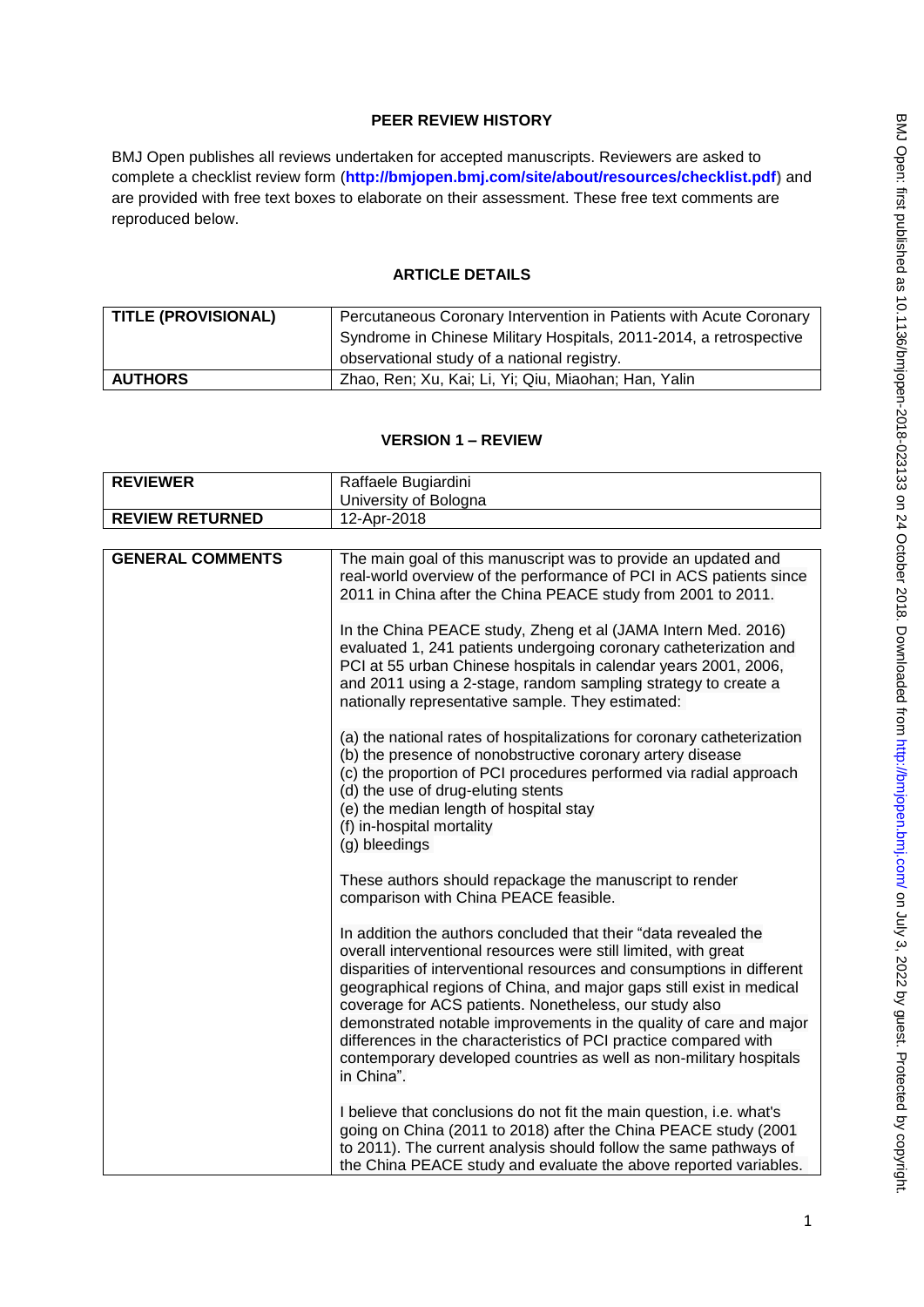| <b>REVIEWER</b>         | Dennis Ko                                                                                                                                                                                                                                                                                                                                                                                                                                                                                                                                                                                                                                                                                                                                                                                                                                                                                                                                                                                                                                                                                                                                                                                                                                                              |
|-------------------------|------------------------------------------------------------------------------------------------------------------------------------------------------------------------------------------------------------------------------------------------------------------------------------------------------------------------------------------------------------------------------------------------------------------------------------------------------------------------------------------------------------------------------------------------------------------------------------------------------------------------------------------------------------------------------------------------------------------------------------------------------------------------------------------------------------------------------------------------------------------------------------------------------------------------------------------------------------------------------------------------------------------------------------------------------------------------------------------------------------------------------------------------------------------------------------------------------------------------------------------------------------------------|
| <b>REVIEW RETURNED</b>  | Institute for Clinical Evaluative Sciences                                                                                                                                                                                                                                                                                                                                                                                                                                                                                                                                                                                                                                                                                                                                                                                                                                                                                                                                                                                                                                                                                                                                                                                                                             |
|                         | 12-Jun-2018                                                                                                                                                                                                                                                                                                                                                                                                                                                                                                                                                                                                                                                                                                                                                                                                                                                                                                                                                                                                                                                                                                                                                                                                                                                            |
| <b>GENERAL COMMENTS</b> | <b>BMJ Open review:</b><br>Percutaneous Coronary Intervention in Patients with Acute Coronary<br>Syndrome in China, 2011-2014<br>Summary:<br>Percutaneous Coronary Intervention (PCI) procedures are gaining<br>popularity in China for treatment of patients with acute coronary<br>syndrome (ACS). The authors aimed to evaluate performance of<br>PCIs in China from 2011-2014 in this cross-sectional study. Using a<br>national registry of 117 military hospitals containing 144,659 ACS<br>patients, the authors found that the number of PCIs performed<br>increased dramatically over the study period, they stated that the<br>use of assisted devices and novel medications were relatively small.<br>The authors concluded that interventional resources were limited,<br>with disparities, and improvement in quality of care.<br><b>Major Limitations:</b><br>1. This is a descriptive piece of the patterns of care in China. One of<br>the major issues of this study is that amount of data that were<br>shown. It is hard to grip the major message of the study. For                                                                                                                                                                                |
|                         | example, the abstract stated improved quality of care. However,<br>there were no data that was shown related to quality of care. What<br>did the authors mean quality of care? Did they mean number of<br>PCI?<br>2. Given a short period of time, it is actually pretty hard to depict a<br>clear picture of trends given year to year fluctuation.<br>3. Comparison of mortality (without fully adjustment) over time is<br>also difficult because there were significant changes in the<br>characteristics. There was an overall increase in the proportion of<br>patients with unstable angina, with a decrease of STEMI patients.<br>Further, there is an observed overall decrease in important<br>comorbidities including hypertension, hyperlipidemia, and smoking.<br>Finally, the proportion of patients with heart failure, prior MI, and<br>many other diseases have also decreased over time. This difference<br>in baseline clinical characteristics may affect results. Any<br>improvements in treatment pathways and subsequent outcomes                                                                                                                                                                                                               |
|                         | may be heavily confounded by the fact that the sample population is<br>getting healthier over time. There have been no statistical or<br>methodological strategies used that address these potential<br>confounding effects.<br>4. The other major limitation is that it is unclear how authors selected<br>this study sample. Authors included all ACS patients undergoing<br>interventional procedures from 2011-2014. There was no information<br>on the timing or method of diagnosis. The only exclusion criteria<br>mentioned: "Patients with missing data were excluded in various<br>categorical analyses". It is not clear what patients were excluded<br>from what analysis and why they were excluded. There are different<br>reported total sample sizes for each descriptive category (e.g. there<br>are 30800 ACS patients in 2011 in table 1, but only 30651 patients<br>analyzed when describing age distribution in table 1, and 39090<br>patients evaluated for artery stenosis in table 3). There is no cohort<br>creation figure or detailed information in the methods. This lack of<br>clarity makes the results difficult to interpret.<br><b>Minor Limitations:</b><br>1. This analysis is also restricted to military hospitals, which is not |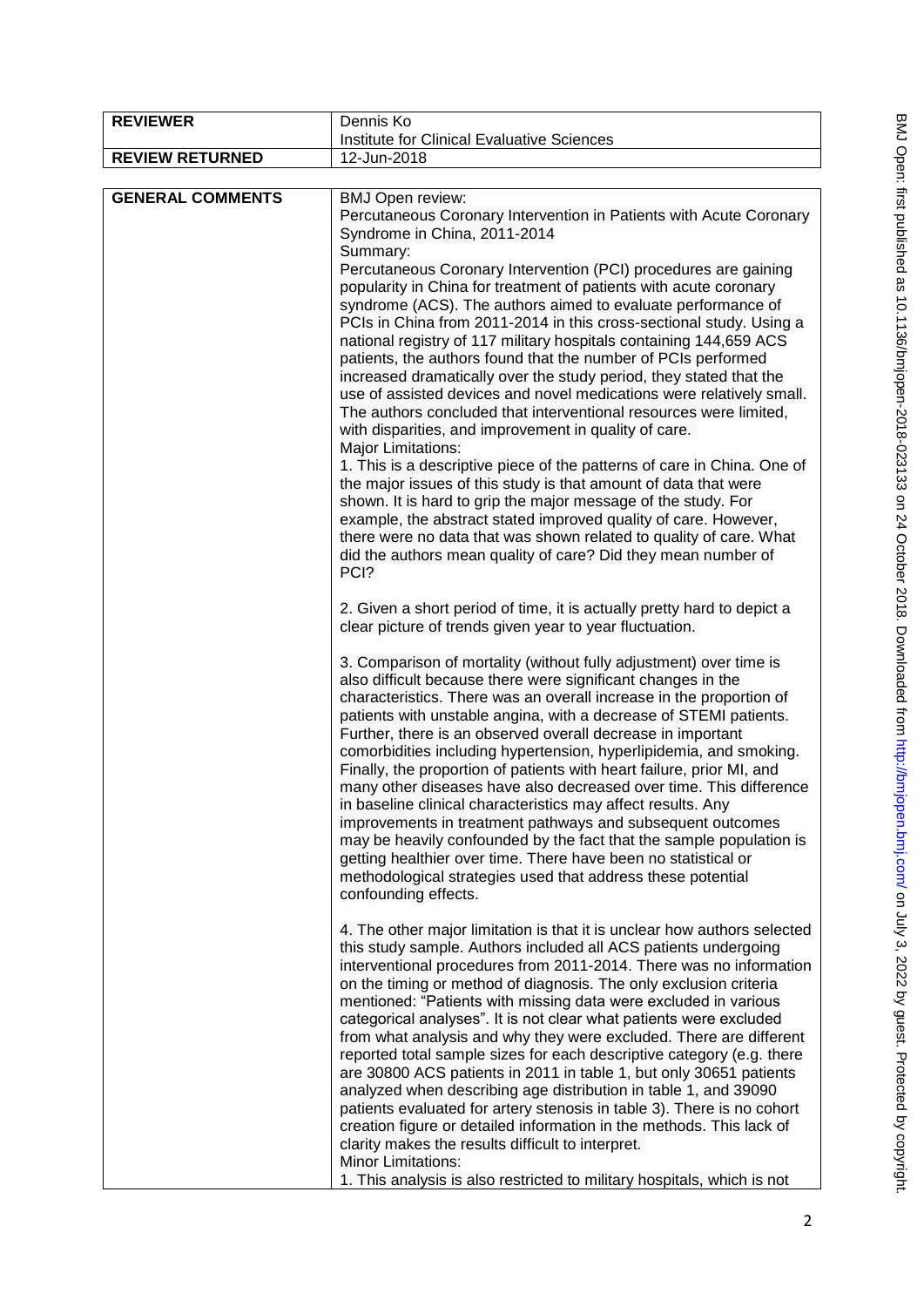| representative of the whole Chinese ACS population (three times<br>more males than females in this study sample). This may make it<br>difficult to make conclusions on national trends in care. The title<br>should be altered to reflect this key impot.                                                                       |
|---------------------------------------------------------------------------------------------------------------------------------------------------------------------------------------------------------------------------------------------------------------------------------------------------------------------------------|
| 2. In the abstract, 144 659 patients were included as the total<br>sample, but the introduction they state 11 241 ACS patients<br>undergoing PCI procedures were included in this study.                                                                                                                                        |
| 3. When measuring for prior MI, CVD, PVD etc in table 1, what is<br>the lookback period? Or how did the authors determine these data?                                                                                                                                                                                           |
| 4. There was no information in the methods on how the authors<br>measured or defined outcomes.                                                                                                                                                                                                                                  |
| 5. Authors measure in-hospital event rate, are there changes in<br>length of hospital stay? This is not reported.                                                                                                                                                                                                               |
| 6. Authors mention the regional disparities with PCI care in China,<br>with patients in the North accounting for the majority of interventional<br>cases. It is unclear whether there is an unmet need for care in other<br>regions, or rather the Northern regions have more PCIs because<br>there are more eligible patients. |

## **VERSION 1 – AUTHOR RESPONSE**

Reviewer(s)' Comments to Author: Reviewer: 1 Reviewer Name: Raffaele Bugiardini Institution and Country: University of Bologna, Italy Please state any competing interests or state 'None declared': none

Please leave your comments for the authors below

The main goal of this manuscript was to provide an updated and real-world overview of the performance of PCI in ACS patients since 2011 in China after the China PEACE study from 2001 to 2011.

In the China PEACE study, Zheng et al (JAMA Intern Med. 2016) evaluated 1, 241 patients undergoing coronary catheterization and PCI at 55 urban Chinese hospitals in calendar years 2001, 2006, and 2011 using a 2-stage, random sampling strategy to create a nationally representative sample. They estimated:

- (a) the national rates of hospitalizations for coronary catheterization
- (b) the presence of nonobstructive coronary artery disease
- (c) the proportion of PCI procedures performed via radial approach
- (d) the use of drug-eluting stents
- (e) the median length of hospital stay
- (f) in-hospital mortality
- (g) bleedings

These authors should repackage the manuscript to render comparison with China PEACE feasible. Response: the manuscript has been repacked in Discussion part and comparisons with China PEACE were largely put together, or alternatively, "China PEACE" was added to make comparison feasible.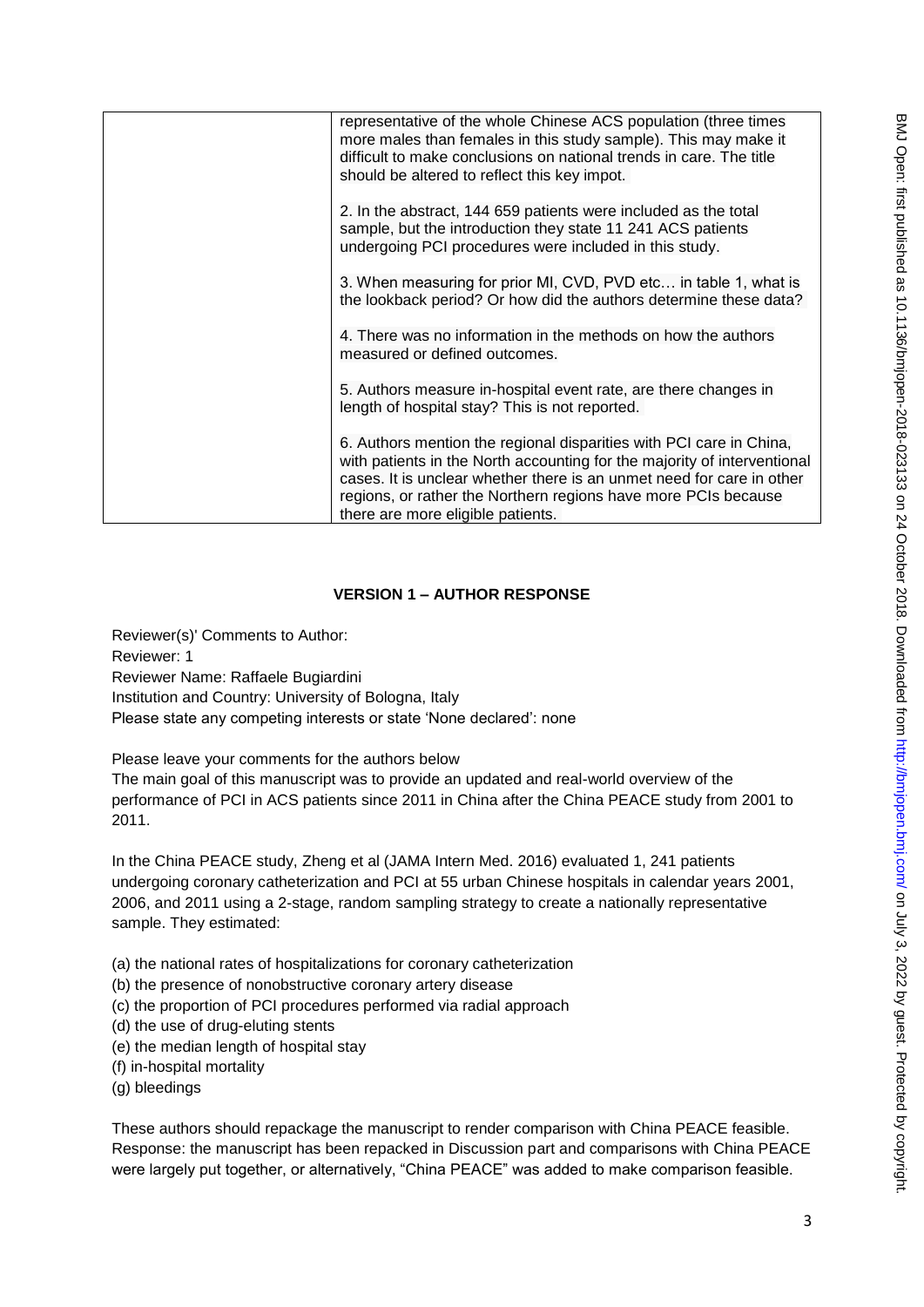In addition the authors concluded that their "data revealed the overall interventional resources were still limited, with great disparities of interventional resources and consumptions in different geographical regions of China, and major gaps still exist in medical coverage for ACS patients. Nonetheless, our study also demonstrated notable improvements in the quality of care and major differences in the characteristics of PCI practice compared with contemporary developed countries as well as non-military hospitals in China".

I believe that conclusions do not fit the main question, i.e. what's going on China (2011 to 2018) after the China PEACE study (2001 to 2011). The current analysis should follow the same pathways of the China PEACE study and evaluate the above reported variables.

Response: thank you for your inqury and suggestion! Due to the specific design of this registry, information regarding (a) to (g) were not all available, however,  $(c)(f)(g)$  variables were evaluated in our study as shown in Tables. Meanwhile, we revised the Conclusion as follows: This study outlined the general profiles of cardiac intervention practice in contemporary military hospital in China. Our data revealed the overall interventional resources were still limited in military hospitals, with great disparities of resources and consumptions in different geographical regions across China, and major gaps still exist in optimal medical coverage for ACS patients. Other than data from non-military hospitals, our findings can serve as an indispensable addition to a comprehensive overview of the practice of cardiac intervention in China.

We hope this conclusion would be more appropriate and objective in terms of the spectrum of this study.

Reviewer: 2

Reviewer Name: Dennis Ko

Institution and Country: Institute for Clinical Evaluative Sciences; Canada Please state any competing interests or state 'None declared': None

Please leave your comments for the authors below

BMJ Open review:

Percutaneous Coronary Intervention in Patients with Acute Coronary Syndrome in China, 2011-2014 Summary:

Percutaneous Coronary Intervention (PCI) procedures are gaining popularity in China for treatment of patients with acute coronary syndrome (ACS). The authors aimed to evaluate performance of PCIs in China from 2011-2014 in this cross-sectional study. Using a national registry of 117 military hospitals containing 144,659 ACS patients, the authors found that the number of PCIs performed increased dramatically over the study period, they stated that the use of assisted devices and novel medications were relatively small. The authors concluded that interventional resources were limited, with disparities, and improvement in quality of care.

Major Limitations:

1. This is a descriptive piece of the patterns of care in China. One of the major issues of this study is that amount of data that were shown. It is hard to grip the major message of the study. For example, the abstract stated improved quality of care. However, there were no data that was shown related to quality of care. What did the authors mean quality of care? Did they mean number of PCI? Response: We are sorry for this confusion! We've repacked the comparison with China-PEACE study (which is more meaningful than comparison with NCDR in US) all together to make it feasible to grip the major message in Discussion. By saying that the quality of care was improved we mainly refer to better PCI outcomes of ACS patients in 2014 than in 2013, including higher proportions of TIMI flow grade 0-1 pre-PCI (reflecting more severe lesions) and grade 3 post-PCI, lower proportions of TIMI flow grade 0 and 2 post-PCI in 2014, less residual stenosis of lesion. However, after carefully considering the reviewer's comment, we deleted wording of "improved quality of care" in Conclusion in both the Abstract and Discussion.

2. Given a short period of time, it is actually pretty hard to depict a clear picture of trends given year to year fluctuation.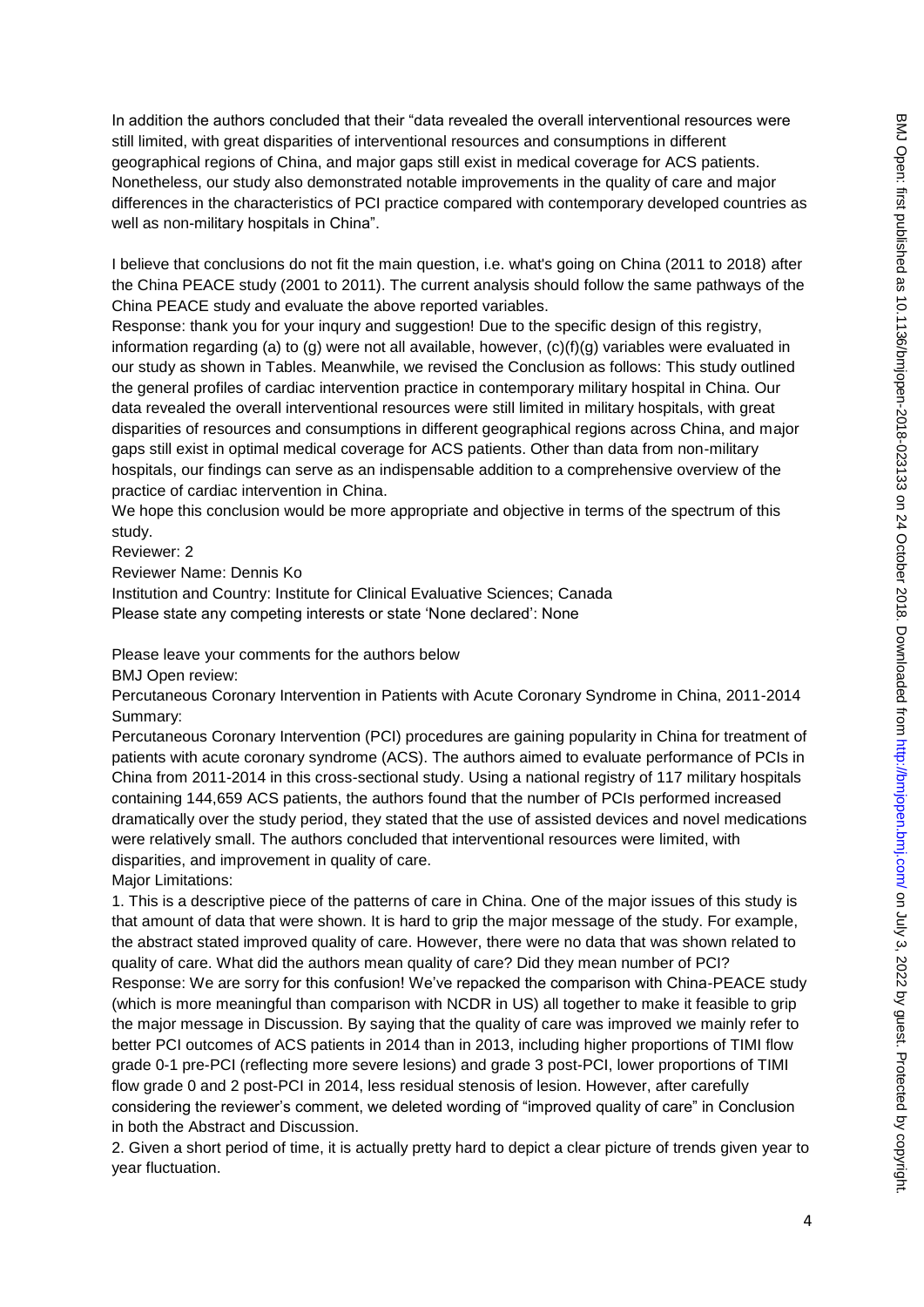Response: we noticed that it would be better to make comparison in a longer time course such as 10 years (like the China PEACE study). However, the Quality Control Center of Intervention for Cardiovascular Diseases in military hospitals was not found until 2009 and registered data were not available until September 2010. To make an intact comparison, we included data from calendar year 2011 to 2014 with full 12 months (by the time the analysis started, data of 2015 were not complete). On the other hand, to make the comparison with statistical power, we used χ2 trend tests, which would make the results solid, reflecting the trending from 2011 to 2014.

3. Comparison of mortality (without fully adjustment) over time is also difficult because there were significant changes in the characteristics. There was an overall increase in the proportion of patients with unstable angina, with a decrease of STEMI patients. Further, there is an observed overall decrease in important comorbidities including hypertension, hyperlipidemia, and smoking. Finally, the proportion of patients with heart failure, prior MI, and many other diseases have also decreased over time. This difference in baseline clinical characteristics may affect results. Any improvements in treatment pathways and subsequent outcomes may be heavily confounded by the fact that the sample population is getting healthier over time. There have been no statistical or methodological strategies used that address these potential confounding effects.

Response: multilevel logistic regression analysis was done. We constructed three indicator variables representing years 2012, 2013, and 2014, leaving 2011 as the reference. We did logistic regressions including these indicators for time as key explanatory variables, while adjusting for patients' ACS types (unstable angina, NSTEMI, STEMI), demographics (age and sex), comorbidities (hypertension, hyperlipidemia, diabetes mellitus, COPD, current smoking, heart failure, renal failure, under dialysis, prior cerebrovascular disease, prior peripheral vascular disease, prior PCI, prior cardiac valve surgery, prior CABG). The dependent variable was in-hospital death. Our result shows mortality also decreased significantly over time (Ptrend < 0.0001). And these information were updated in Methods and Results, the result was shown as Figure 2.

4. The other major limitation is that it is unclear how authors selected this study sample. Authors included all ACS patients undergoing interventional procedures from 2011-2014. There was no information on the timing or method of diagnosis. The only exclusion criteria mentioned: "Patients with missing data were excluded in various categorical analyses". It is not clear what patients were excluded from what analysis and why they were excluded. There are different reported total sample sizes for each descriptive category (e.g. there are 30800 ACS patients in 2011 in table 1, but only 30651 patients analyzed when describing age distribution in table 1, and 39090 patients evaluated for artery stenosis in table 3). There is no cohort creation figure or detailed information in the methods. This lack of clarity makes the results difficult to interpret.

Responses: we are really sorry for the confusion in understanding due to the lack of information. The timing (discharge diagnosis) and criteria (Diagnoses were made according to the China National Guidelines for ACS, which are consistent with guidelines in the US.) of diagnosis were added into Methods. Due to the large-volume information inputed into this Registry, patients with missing data (which is inevitable) were excluded in specific categorical analyses, including age, gender, region of hospital, access artery, contrast type, lesion vessel, target vessel. For measured categories like artery stenosis and lesion category, their sum exceed the total number of patients enrolled in each study year is because each patient usually had more than one stenosed/lesioned vessel. For the sake of clarity, the sum for each measured variable category was listed in the column of each category unless otherwise specified. However, data integrity was not less than 91.8% in this study. The above explanation was also added into Methods.

Minor Limitations:

1. This analysis is also restricted to military hospitals, which is not representative of the whole Chinese ACS population (three times more males than females in this study sample). This may make it difficult to make conclusions on national trends in care. The title should be altered to reflect this key impot.

Responses: thank you for your advice! We've corrected our title as "Percutaneous Coronary